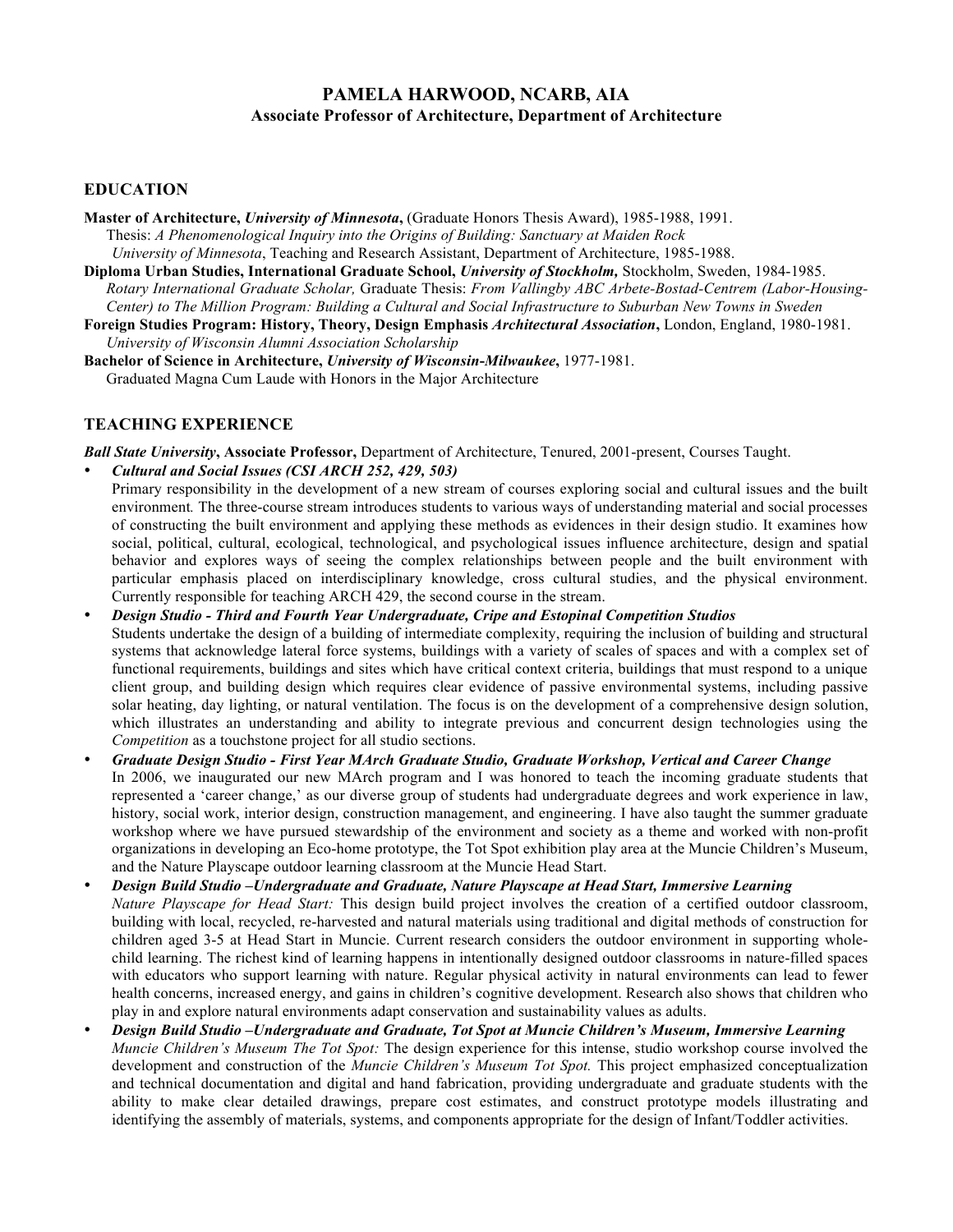#### • *Design Build Studio –Undergraduate and Graduate, MUDS studio*

*Muncie Urban Design Studio Live Work Learn Project:* This design-build project provided an opportunity for students to be 'total architects,' to learn to work with others in teams, communicate with clients, reach compromises, and shepherd a project through the complete building process, from conception and design to construction. Varied projects from interior renovation to an outdoor deck were completed for the Muncie Urban Design Studio in downtown Muncie.

• *Australia Centre***, Director,** Lennox Head, Australia, 2010. With 32 students in this spring 2010 program, we sought to understand, learn from, and further define spaces within the larger landscape characterized by the Australian people and the tidewater pools, and coastal plains of the Australian land. Simple building forms, capturing rainwater, collecting the sun's energy, harnessing the cooling breezes, and shaped of recycled materials were visited and studied. We carefully investigated the land's forces that help to shape the built environment in an environmentally responsive way to identify programs, strategies, and processes, which support the study of environmental education in sustainability. A particular emphasis of our design studies was on learning environments for children and youth and a cross-cultural comparison between Australia and the United States in terms of sustainability and education.

### • **Costa Rica** *Monteverde Institute* **(MVI) Faculty,** Sustainable Futures Program, Summer 2008-2009.

CAP Coordinator for 10-week summer program. BSU is one of 7 schools in a consortium of schools participating in a summer interdisciplinary design studio program exploring sustainability in the area of Monteverde, Costa Rica. I participated in the program as a faculty member in the summer of 2008 and 2009 and oversight from BSU in 2010 and 2011. I was responsible for help in recruiting students, developing projects, overseeing work produced, assessment, and submitting final grades.

#### • *Ball State University***, Director of Master of Architecture Graduate Program,** 2006-2008.

As the first appointed director of the new Master of Architecture Graduate Program by Chair Jon Coddington, my primary responsibilities included developing curriculum, concentration areas, and internship responsibilities, developing and implementing the new 3+ MArch program for non-architecture degree majors, and recruiting the first classes into our graduate program. Our first graduating MArch class was May 2008!

• *CAP Scandia,* **Director, Summer Field Study** (Denmark, Sweden, Finland, Norway), 2005. CAP Scandia is a study abroad program I developed for a five week summer session in the Nordic countries with a concentration on Finland. The academic intent is to examine the natural lighting and land planning of modernist works by Alvar Aalto, specifically looking at the differences and similarities with sacred and secular architecture, and to explore contemporary architecture and landscape architecture in the Scandinavian countries.

• *Ball State University***, Assistant Chair,** Department of Architecture, 1998-2001. My primary responsibility was to work with the Chair Brian Sinclair and departmental administration in providing vision and leadership in developing the quality of the architecture program, particularly as we transitioned to a Masters of Architecture as the professional degree. I also worked on preparing the NAAB report and CAP for an accreditation visit.

#### *Ball State University***, Assistant Professor,** Department of Architecture, Tenure track, 1994-2000. Courses Taught

• *Structural Systems (ARCH 218)*  Specifically addresses issues of direct stress, shear stress, bearing stress and strain in axially loaded two force members. The distribution of moment and shear forces, resultant bending and shear stresses and deflection, and behavior of structural components is studied. Emphasis on providing a basic understanding of structural concepts through laboratory projects exploring the design of beams, columns and trusses.

#### • *Integration of Architectural Technologies (ARCH 418)*

A fourth year lecture/lab course, team-taught, focuses on the in-depth development of a building project, from conceptual design through the execution of construction documents. Project management and integration of structural, material, and environmental systems and methodologies in design is stressed.

• *Philosophy of Architecture (ARCH 429)*  Fourth/Fifth year seminar course studying the background and development of prevailing philosophies of architecture, ideas in design, and how they evolved in contemporary architecture since the beginning of the twentieth century, concluding with their influence on the current practice of architecture.

- *Design Studio - Second Year Undergraduate, Indiana Concrete Masonry Association (ICMA) Competition Studio* The principles of basic design and the fundamental elements of architecture are explored in a series of integrated design exercises. Grounding in the technical and critical skills of architecture, and design drawing and modeling skills are challenged as the scale, complexity, and scope of the projects increase. Served as Second Year Design Studio Coordinator and Fourth Year Comprehensive Design Studio faculty team member where we explored evidence-based design in learning and healing environments.
- *Environmental Design Studio - First Year Interdisciplinary Studio**(CAP 101,102 Arch, LA, Planning)* This is a team-taught course introducing the basic tools, techniques, and processes in beginning environmental design. Exercises focus on compositional issues and historic and cultural knowledge to serve as a basis for development.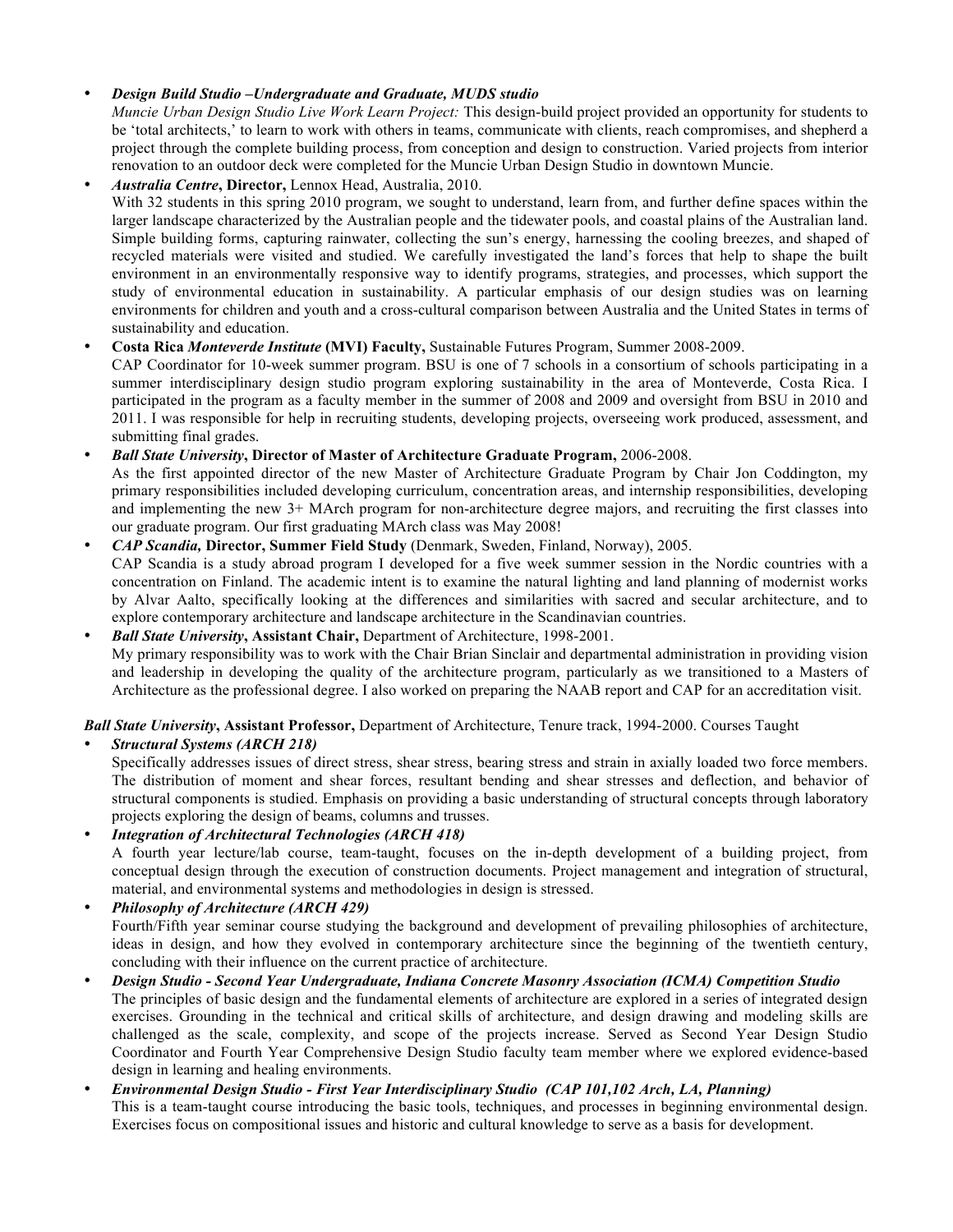#### • *Design Build Studio – Third and Fourth Year Undergraduate,*

*The Child Study Center Outdoor Play Environment -* This design-build project provided an opportunity for students, faculty, teachers, parents, and children to join together to envision and build a series of children's gardens, dramatic play structures, constructive-play areas, and an art area for outdoor play and learning.

*UniverCity Traveling Theater: Ethereal Echo -* This design-build project provided a setting for students to work cooperatively with each other and to connect with the community in the design and construction of a traveling stage to be used for varied performances and set in public places during the week event.

- *Introduction to Architecture (ARCH 100)- First Year Interdisciplinary Lecture Course* This course serves as an introduction to architecture as a synthetic, multidimensional, comprehensive discipline through an exploration of products of the built environment.
- **Nepalese Faculty Exchange,** *Nepal Engineering College***,** Katmandu, Nepal, 1999. Academic exchange and research opportunity working with architecture students from Nepal Engineering College in the second and third year design studios, additionally teaching a hands-on short course on basic structural principles.
- *Polyark XIII,* **Co-director,** International Studies Program Semester Abroad (Egypt, Turkey, Europe, England), 1997. With Daniel Doz, travel opportunity for students from architecture, landscape architecture, and urban planning to gain on-site study in diverse cultural environments. Traveled to nine countries, including Egypt, Turkey, Greece, Italy, Austria, Germany, France, Spain, and England. Courses taught included design studio, historic preservation, research methods, philosophy of the built environment, history of architecture, and photography.

### *Clemson University***, Visiting Assistant Professor,** Department of Architecture, 1994-2000. Courses Taught

### • *Design Studio - Fourth Year Undergraduate, Studio and Companion Theory Course*

I was responsible for directing and coordinating fourth year curriculum in architectural design and theory. Course outlines theoretical foundations of architectural thought through a critical inquiry into the relationship between premise, process, and product of an architect's work, focusing on the 20th century. Through extensive writings, critical discussions, and the thoughtful application of the theory of design in studio, the students develop a theoretical framework from within which to work, criticize, and evaluate their interpretations and examine architecture's place within the contemporary arena.

#### • *Structural Systems (ARCH 2700 and 27100*

The study of statically determinate structural elements and systems including load tracing through physical modeling and theoretical and analytical analysis, the interrelationship between stress and strain, stability and the implication of tension, compression, shear torsion and bending. The second semester concerns force distributions and behavior in building structures constructed of reinforced concrete, steel and wood. Exploration of typical building components including beams, slabs, columns and foundations and how they are used in high-rise and long span structural design.

### **SELECTED RESEARCH, PUBLICATIONS, CREATIVE ENDEAVORS**

#### *Nature Play: Responsible Design for Environmental Learning* **(\$190,500 received in 5 grants)**

\$150,000 received from Ball Brothers Foundation. Also received funding from Sallie Mae, Lilly Foundation, and Community Development Foundation of Delaware County. *Research and Design and Build of Nature PlayScape for Head Start Preschool.* With Muncie Head Start Administration Laurie Habich and Tyanne Vazquez, and Kay Gordon, State Director. Phase I funding received for construction of *Habitat Hub* and 15,000 square feet of nature-based play activities. Phase II funding received to establish the first two natural areas of *Wetland Wonder* and *Magic Meadows*.

#### *Provosts Immersive Learning Grant: Nature Play: Into the Woods with Design Thinking***, 2013-2014 (\$17,000)**

The purpose of this Immersive Learning (IL) project was to create a nature-based playscape for 300 children and staff at the Head Start early childhood education program in Muncie, and to develop workshops for the training of educators and designers in the use and construction of nature-based play environments. Interdisciplinary teams of students documented the process of creating innovative simulations and workshops that help teachers, parents, children, and the community set a new benchmark of design for educating a creative, healthy, eco-literate generation. This grant resulted in a selfpublished guidebook entitled *Nature Play: Into the Woods with Design Thinking* that connects the nature play settings created at Head Start to Indiana State standards in preschool education.

#### *CAP IL Mini Grants: Nature Play: Simulations and Community Build Days* **(\$2,000)**

Four Community Build/Plant/Make Days for Head Start's Nature Play outdoor learning environment were developed. During the first CBD, 150 preschool students and their parents participated in a number of craft/making activities designed to further develop the Nature Playscape site. The community and students worked on making concrete pavers for the *Sensory Hill* or bamboo wind chimes for the *Habitat Hub Bird Blind*. In the second CBD volunteers planted the *Butterfly Garden* and *Tree Trail* and in the third the community and BSU students worked on the plantings surrounding *Melody Meadows* and *Crazy Climbers.* The final CBD was a "soft opening" with Mayor Dennis Tyler.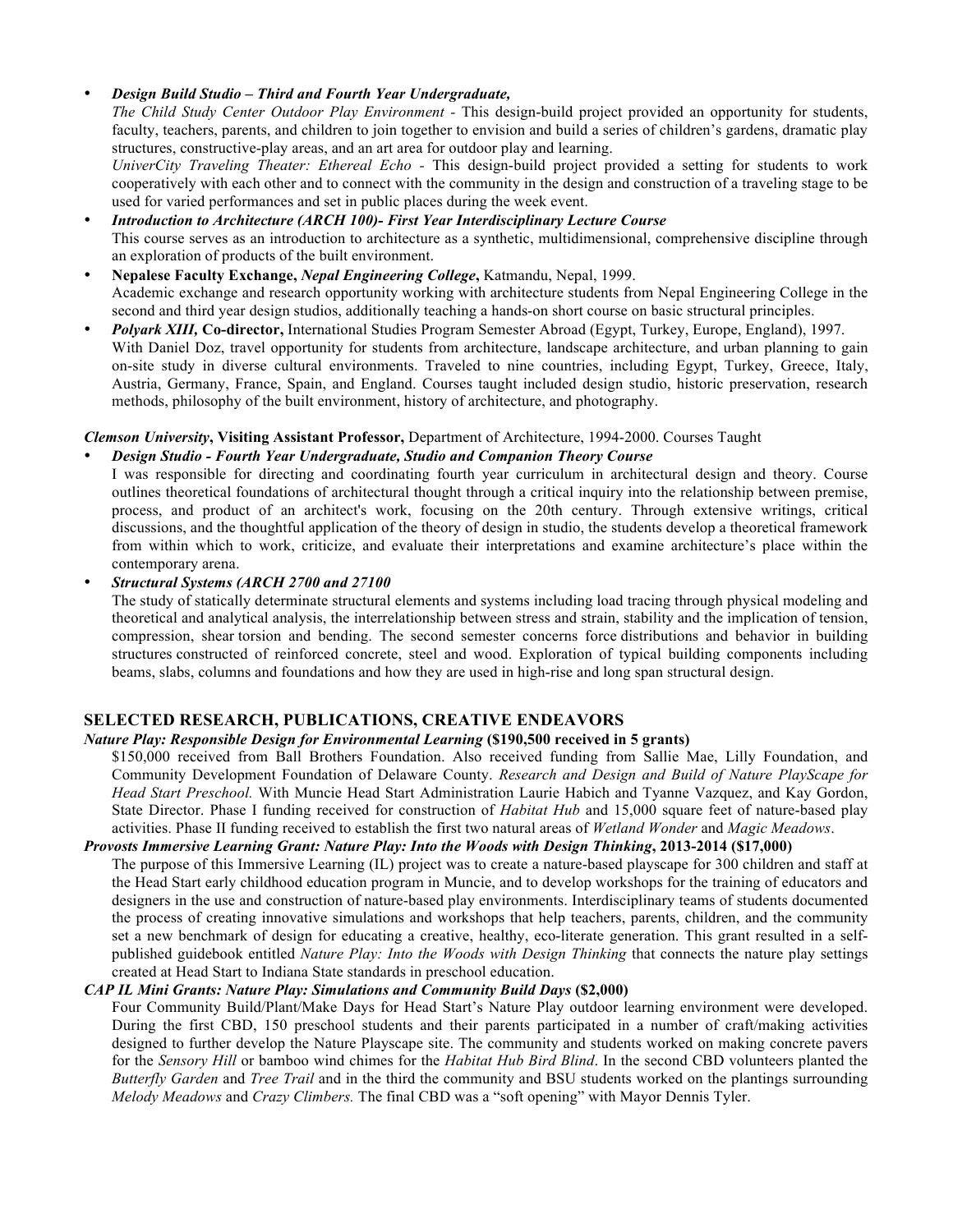#### *K-12 Education ReDESIGNed: A New Architecture for a New Education,* Special Leave, 2014.

The purpose for my special leave in Spring Semester, 2014 was to create a book proposal submitted for review to Wiley Publishers and Routledge entitled, *K-12 Education ReDESIGNed: A New Architecture for a New Education.* This work merges the two disciplines of education and architecture by sharing contemporary educational and architectural theories and exemplary school facility design based on best educational practices and paradigms of learning appropriate to the 21st century. My manuscript springs from the research that I have accomplished as part of a five year Building Better Communities (BBC) project exploring ways the physical design of schools can and does transform teaching and learning in K-12 environments. An interactive website has been completed: www.bsu.edu/bbc/schooldesign.

#### *Interactive Learning Space (ILS) Initiative* **Grant Recipient, 2012-2014 (\$2,500)**

A major objective of this grant is to re-design and re-develop course material to have students see how the physical setting of these new spaces can more effectively reflect the teaching and learning relevant today with new technology and collaborative approaches. In once of my courses teaching in the "node chair room", I aim to present multiple points of views and cultural positions that allow different people to interpret the built environment differently. In my other course, BBC Nature Play, I am working with an interdisciplinary team to collectively explore learning in a pre-school, nature-based environment. This interactive "media-scape" learning space is effective in helping us to achieve a nonhierarchical, consensus-built, critical and informed vision of the nature based play and learning environment. The organization of this course explicitly addresses this condition of non-hierarchical, team-based learning by carefully structuring visual, programmatic and technological initiatives in an innovative manner.

- *Building Better Community* **(BBC) Faculty Scholar,** "Nature Play: Responsible Design for Environmental Learning," 2012. Research shows that children who play in and explore natural environments adapt conservation and sustainability values as adults. Children regularly playing in a natural outdoor environment are also more able to learn about their body's movements, overcome their fears and release stress, increase self-esteem and self-belief, and use their imagination. This Building Better Communities project explores an environmentally responsible design ethic with an interdisciplinary student team researching best practice case studies and developing design principles for environmental education. Collected data will be used to further develop, design and build a nature-based outdoor learning area for the Muncie Head Start preschool program.
- *Building Better Community* **(BBC) Faculty Scholar,** "Charter Schools Patterns of Innovation: A New Architecture for a New Education," 2007-2012.

This project resulted in a guidebook with case study exemplars, charter school project profiles, and design patterns with annotated plan and section diagrams, perspective images, and physical and digital models of design projects illustrating the effectiveness of the pattern language guidebook developed. The pattern book resource guidebook contains examples of ways that Charter Schools in Indiana with existing facility planning needs are assisted. Exemplary case study selected schools are used as actual design projects with learning lessons applied to other generalizable issues. The pattern language manual is also available as an interactive website highlighting the performance and effectiveness of selected schools across the nation, focusing on the design of new and the repurposing and renovation of existing facilities.

#### *Toward a Phenomenological Inquiry of Place and Identity in the Hoosier Heartland,* Special Leave, 2003.

The results of this leave was to produce the project: *plates / prose / portfolio* as a way to re-present the exhibit *Finding Indiana: Our Search for Place* and the research from the seminar *Crossroads of America: At Home in the Heartland* as a 'miniature exhibit.' *Finding Indiana* traveled for two years throughout Indiana. At its conclusion, I began by documenting the 54 original exhibit panels and creating a series of full color *plates*, richly illustrating the people, places and events that shape and illuminate the cultural landscapes of Indiana. The reverse side of each plate carries a narrative *prose* of this visual investigation. A *portfolio* box was specifically designed to contain the set of photographic prints and writings, and a collection of cultural artifacts celebrating the unique identity of "working" the land, "settling" the land and "moving" on the land, as originally displayed in the three pavilions of the exhibit.

**Virginia B. Ball Scholar,** *Center for Creative Inquiry***,** "Crossroads of America: Home in the Heartland," 2001. This project aimed at discovering a critical regionalism by engaging fifteen students as **i**nvestigators in a 'reading' of the cultural and physical landscapes of Indiana. As we located ourselves within various communities to explore and envision the unique patterns of life, we began to image and understand the cultural landscapes that flourish within our state and transformed this analytical and interpretive work into an exhibition entitled: *Finding Indiana: Our Search for Place.*

*Diversity Associates Scholar,* **Center for Multi-Cultural Studies,** 2000-2001. As a diversity associate program scholar, I worked on a curriculum development project for designing a course on Ethnic and Gender Diversity where social and spatial patterns that characterize differing 'cultures' and the implication of this diversity in the design of the built environment can be critically explored. The following year I was able to mount an elective course offering on this subject. The course developed also helped to shape the new curricular area of social and cultural issues in architecture that was later initiated as a required stream in our curriculum.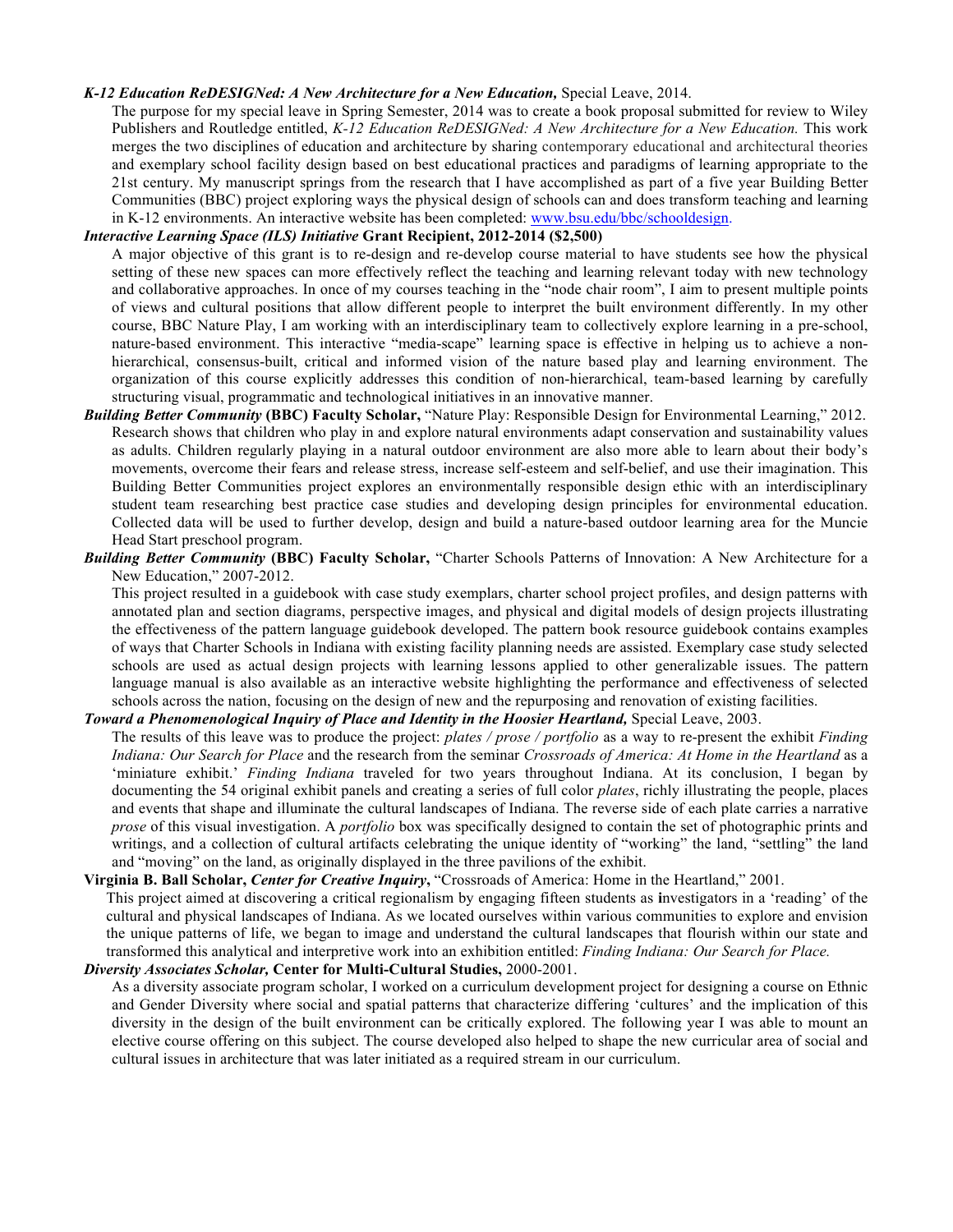### **SELECTED BOOK and JOURNAL PUBLICATIONS**

### *Charter School Patterns of Innovation***:** *A New Architecture for a New Education*

Edited by Pamela Harwood, produced by BBC Immersive Learning students, Ball State University, published by Lulu Press, 2014. A companion guidebook on educational facility design and planning with 55 design patterns/principles illustrated and cross-referenced to Case Studies Volume 1. Student design projects on school design are also illustrated. Volume II has design patterns updated with 5 new patterns on hybrid and active learning spaces added. Book proposal entitled *K-12 Education ReDESIGNed: A New Architecture for a New Education,* sample introduction, and chapter on design patterns submitting (Wiley Publications and Routledge). Video and website is available: http://vimeo.com/41358976 and www.bsu.edu/bbc/schooldesign

# *Nature Play: Into the Woods with Design Thinking* **Design and Teaching Guidebook**

By Pam Harwood, a BLURB publication, 2014. This guidebook presents the continued design, development and construction of a nature-based outdoor classroom learning and play environment for Head Start in Muncie and ties the constructed activity settings to learning standards in Indiana for preschoolers. A video is available about the semester's work: http://vimeo.com/84224383

# *Walk Indiana: ARCH 429 Installations for Annual Walk Indiana Event*

By Pam Harwood and GA Spencer Blaney, a BLURB publication, 2014. This publication documents the site-based, nature-inspired installations designed and built by students in a Culture and Social Issues class to inspire the walkers for an annual event along the Cardinal and White River Greenways in Muncie, WALK Indiana. Funding for this publication was made available through a CAP IL Mini-grant.

# *A Southern Sojourn,* **ARCH 301: Field Trip Booklet**

Traveled to Rural Studio, AL, Atlanta and Savannah, GA, Charleston and Clemson, SC, and Great Smokey Mountains, by Pam Harwood, 2014, a BLURB publication.

*"Build.Learn.Play," Ball State Research* **Journal, Fall 2014, pages 8-12.**  This new magazine highlights "insightful stories on a number of interesting topics," while giving "a full picture of

internally and externally sponsored programs at Ball State University."

### *"Nature Play: Into the Woods with Design Thinking," CAP Life Newsletter,* **Fall 2014, Volume 4, Issue 1** By Pam Harwood. "Let's design and build a better world," says Associate Dean Michel Mounayar as he outlines CAP's tradition of design-build studios in this college newsletter.

*"BBC Fellows project creates "playscape" for local Head Start," Building Better Communities***, December 2014.** By Pam Harwood, Ball State architecture students and community volunteer's work on the outdoor learning center Head Start.

**DVD** *The Tot Spot: From Conception to Construction* 

Produced with BSU Teleplex. Narrates the 2.5-year experience of designing and building the Tot Spot with students. Presented at EDRA National Conference Summer 2013.

# **DVD** *Middletown Movies* **produced with Teleplex on "Muncie as Middletown"**

Social-cultural, interpretive-historical, short video documentaries on industrial Muncie and adaptive reuse community buildings developed by students as a part of ARCH 429 Spring and Fall 2013. Now have a series of 7 videos housed in the Archives and Special Collections and Middletown Studies Center at BSU.

*Architreks ARCH 429: Undergraduate Field Trip Building Post Occupancy Evaluation,* **2011**

Pam Harwood and Antone Agro, editors, Ball State University, 2011.

*CAP down under,* **Australia Centre: Spring Semester, 2010** A Publication through Ball State University Center for International Programs, May 2011. Design projects, sustainability service projects, and coursework from semester abroad study which I facilitated.

# *"Examining line as a heuristic device in the design ethos of Alvar Aalto,"* **2006.**

By Pam Harwood, chapter in book *ECO-Architecture: Harmonization between Architecture and Nature,* G. Broadbent and C. A. Brebbia, editors, WIT Press, United Kingdom, 2006, pgs. 103-113.

# **PROFESSIONAL EXPERIENCE**

*Harwood + Tabberson Architects***,** Muncie, IN and Pendleton, SC, 1991-present.

The act/art of making: simultaneously a focus for architectural theory and practice.

Principal in the firm, responsible for the design direction of a range of dwellings from modest additions and houses to large homes and estates. We are deeply committed to active collaboration with our clients, emphasizing research and synthesis or each project's unique human, cultural, technical, and economic circumstances, resulting in exceptional design that resonates with its place. We continue to innovate with sustainable design strategies harvesting a places' distinct climate, making the most of sun for light and heat, wind for ventilation, and land for insulation.

# *LS3P Architects***,** Charleston, SC, 1994.

Architects, Landscape Architects: 75 person firm; specialized in school design

*Cooper Carry and Associates***,** Inc., Architects, Atlanta, GA, 1988-1991.

Architects, Planners, Landscape Architects: 25 person firm; specialized in learning environments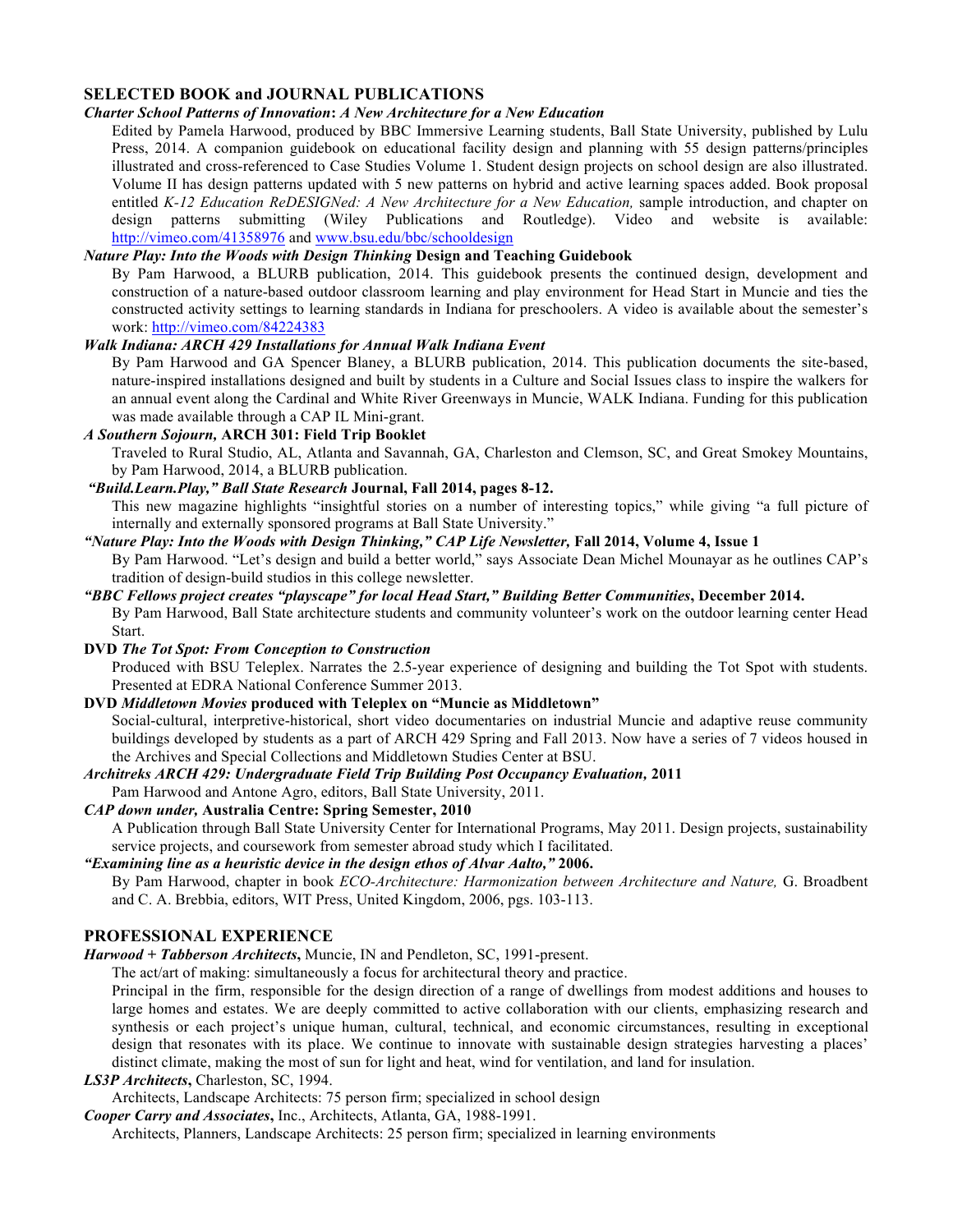*Lindberg Pierce***,** Inc., Architects, Minneapolis, MN, 1987-1988.

- Architect, Interiors: 7-person firm; municipal, academic, and residential work *Hammel Green and Abrahamson***,** Inc., Architects, Minneapolis, MN, 1985-1987.
- Architects, Engineers: 110 person firm; institutional, ecclesiastic, office, housing
- *Nordiska Kristallmagasinet***,** Stockholm, Sweden, 1984-1985.
- Contemporary Studio Glass and Art Objects
- *Strickler Associates***,** P.C., Consulting MEP Engineers, Fairfax, VA, 1982-1984. Engineers, Electrical and Mechanical: 7-person firm; consultants to architects

#### **PROFESSIONAL MEMBERSHIPS**

Registered Architect, National Council of Architectural Boards (NCARB) Registered Architect North Carolina and Indiana. Association of Collegiate Schools of Architecture (ACSA) councilor, 1995-2005, 2015.

American Institute of Architects (AIA), 1993-present.

Women in Architecture (WIA), 1988-90, 1994-present.

Environmental Design Research Association (EDRA), 2005-present.

Construction Specification Institute (CSI), Associate, 1995-present.

National Association of Humanities Education (NAHE), 2001-present.

#### **ACADEMIC HONORS**

*Professor of the Year National Nomination,* 2015

*Nature Play: Into the Woods with Design Thinking* \$190,500 in 5 Grants, 2013-2015.

- *Muncie Children's Museum Tot Spot* \$64,500 in 4 Grants Awarded for the Design, Development, Fabrication, and Construction of Six Activity Areas for Infants and Toddlers in the Muncie Children's Museum, 2010-2011.
- *Building Better Communities Fellow* \$60,000 Grant for the research and publication of *Developing a Pattern Language Manual for the Design and Planning of Charter Schools*, 2009-2012.
- *Indiana Department of Education (DOE) Guidelines* \$48,215 Grant for the *Development of K-12 School Design Guidelines for the State of Indiana*, with Roy Weaver, Robert Koester, Walter Grondzik, Andrea Swartz, and Gwen White.

*Immersive Learning Grant***,** Muncie Urban Design Studio (MUDS) Live Work Learn Project

*Creative Arts Program* **Grant Recipient,** Finding Indiana: Search for Place and Identity in the Hoosier Heartland, 2004.

*Outstanding Creative Endeavor Award***,** Faculty Award Recipient, Ball State University, Fall 2004.

- *ACSA Collaborative Practice Teaching Award***,** Award Recipient of National Association of Collegiate Schools of Architecture *Award* for the project *"Finding Indiana: Our Search for Place*,*"* March 17, 2004.
- *Child Study Center Outdoor Play Environment,* \$85,000 in Grants Awarded for the Design, Development, and Construction of the Outdoor Learning Environment for preschool students aged 3-5, 2000-2004.

*Special Leave, "Toward a Phenomenological Inquiry of Place and Identity in the Hoosier Heartland*," BSU, 2003.

- **Chair of the ACSA Regional Conference,** *"Weaving: Constructing and Construing the built environment as tapestry,"* Fall 2003. Edited and published the three volume proceedings.
- *Virginia B. Ball Scholar***,** Center for Creative Inquiry, Ball State University, Fall 2001, "Crossroads of America: At Home in the Heartland."

*Phi Gamma Delta Outstanding Teacher Award,* December 5, 2001

*Diversity Associates Scholar***,** Ball State University, 2000-2001

*Outstanding Junior Faculty Award***,** Faculty Award Recipient, Ball State University, Fall 1998

*Curriculum Development Award*, *"Spatial Paradigms that Support Individuals and Families Different Stages in the Human Life-Cycle,"* Center for Gerontology, 1997.

- *Recognition for International Teaching Experience*, *Polyark XIII Spring Semester Field Study,"* Ball State University, Center for International Programs, 1997.
- *Presidents Appreciation Award*, Construction Specification Institute, 1996.

*College of Architecture and Planning CORE Grant, "Generative Modeling Techniques,"* 1995.

**National AIA Architectural Photography Competition,** Second Place, Spring 1995.

*Recognition for Teaching Excellence*, by graduating seniors in the Calhoun College Honors Program, Clemson University, 1994.

*Teaching Excellence Award***,** Calhoun College Honors Program, Clemson University, 1994

*McClure Endowment Teaching Innovation Award* with John Mumford, 1993

*Graduate Honors Thesis Award***,** with William Tabberson, University of Minnesota, 1989

*American Institute of Architects Scholastic Award***,** 1986

*University of Minnesota Graduate Fellowship,* 1985-1987

*Rotary International Graduate Scholar***,** International Graduate School, University of Stockholm, Sweden, 1984-85

*Alumni Association Award***,** University of Wisconsin-Milwaukee, 1981.

*Waupaca Foundry Scholarship*, given to an outstanding graduating senior, 1977.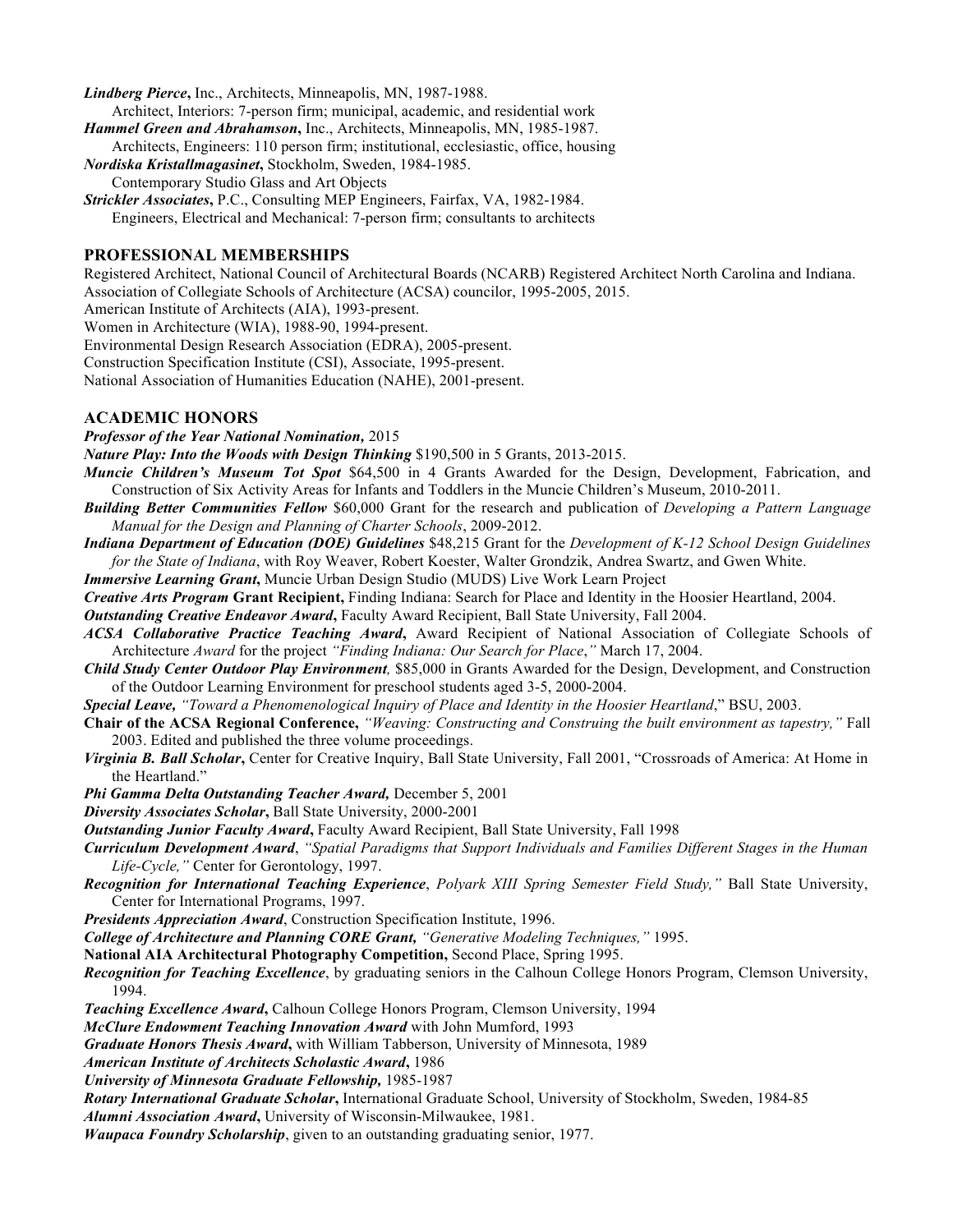#### **PROFESSIONAL HONORS**

*Indiana Concrete Association* (ICA) Best Home Award, Jacobs Residence, Bloomington, IN, 2011.

- *Historic Preservation Award, Colby Residence, Indianapolis, IN 2006.*
- *Harwood + Tabberson Architects,* Professional Work Exhibited at the *Indianapolis Home Show and the Home and Garden Show*. Selected to design and build the *Dream Showcase Post and Beam Garden Pavilion* and a *Tree House Retreat.*
- Lucas Estate (Hilbert Estate originally), Indianapolis, IN, Selected architecture firm for extensive landscape and architectural renovation of 38-acre grounds, 20,000 square foot residence, and a new timber frame events pavilion.
- *Indianapolis Monthly Home*, Spring 2007, pgs. 62-69 and 70-77. Two built works by Harwood + Tabberson Architects published in this quarterly journal in February 2007. "The Chiu Residence," a contemporary, Asian-influenced home in Kokomo, IN and "The Colby Residence" renovation of the historic 1906 Huesmann Estate in Indianapolis.
- Addition to Jermaine O'Neal's home presented on *CRIBS* television show, highlighting innovative transformations to the residence. Also featured on ESPN in 2005.
- Colby Residence, historic renovation, honored on *Historic Homes Tour*, Indianapolis, Summer 2006.
- Faculty Design Project*: Three Projects: from Ordinary to Extraordinary in under 500 square feet*, Selected for exhibition and presentation at AIA Annual Meeting, March 2005.
- Residential Design Work: The Coleman Residence, Selected for publication in book *Classic America: The Ranch House*, ed. M. Caren Connolly and Louis Wasserman, 2003.
- Faculty Design Projects: "Knitting Textures: Monday's Addition," and "Weaving a Spatial Fabric: The Hassenin Residence," Selected for exhibition and presentation at ACSA Regional Conference, October 2003.
- Residential Design Work: Santoro Residence, *AIA Indiana Award*, 2000.
- Faculty Design Project: "Constructions in the Margins," Presented at ACSA National Annual Meeting, March 1995.
- *Best New Home Award*, Parade of Homes, Muncie, IN, 1998.
- Residential Design Work: Harwood-Tabberson Residence, Submitted for *AIA Indiana Awards*, 1996 and published in Annual Issue on Homes, *Fine Homebuilding*, 1996.
- Design Work Selected for AIA Young Architects Forum, "Designing Through Building: This Profession Can Be Saved," Atlanta, Georgia, May 1995.
- Honorable Mention Design Award, with R. Paredes, R. Neal, P. Bullock, W. Tabberson, "*Mobile County City Municipal Building*," National Design Competition, 1990.
- Third Place Design Award, *"Innovations in Vernacular Housing,"* 1988.

#### **SELECTED EXHIBITIONS AND CONFERENCE PUBLICATIONS**

- *Building Better Communities* Showcase DVD and Brochure, *Nature Play: A Handcrafted Design Build Exploration of Nature-Based Play*, Fall 2014. Poster, project drawings, models, research report/book, and videos presented in Student Center December 2014. http://vimeo.com/65306791 and http://vimeo.com/84224383
- *"Nature Based Play: Into the Woods with Design Thinking,"* Environmental Design Research Association (EDRA) National Conference*, EDRA46LosAngeles*, May 27-30, 2015, Los Angeles, CA.
- *"Education ReDESIGNED: Linking Pedagogy and Space to Promote Student Engagement,"* 33<sup>rd</sup> Annual International Lilly Conference on College and University Teaching and Learning, Newport Beach, CA, February 20-23, 2014.
- *"Timber Framing in the Digital Age,"* Building Chicago: *Greening the Heartland* Conference in Chicago, IL, September 29- October 1, 2014.
- *"Design Plus Children: An Approach to User-Centered Design and Constructionism in the Design/Build of the Muncie Children's Museum Tot Spot,"* Environmental Design Research Association National Conference, *EDRA44: Healthy and Healing Places*, Providence, RI, May 29-June 1, 2013.
- *"Nature Based Play: An Exploration of the Landscape We Live in and Learn in for Preschool Children at Head Start, Muncie IN,"* Environmental Design Research Association National Conference, *EDRA44: Healthy and Healing Places,* Providence, RI, May 29-June 1, 2013.
- *Charter School Patterns of Innovation*: *A New Architecture for a New Education*, Pam Harwood, editor, Ball State University, 2012. A guidebook on educational facility design and planning, linking curricular content and spatial design.
- *CAP down under,* Ball State University Center for International Programs, Australia Centre: Spring Semester 2010, Ball State University, May 2011. Design projects, sustainability service projects, and coursework from semester abroad study.
- *Architreks ARCH 429: Undergraduate Field Trip Building Post Occupancy Evaluation*, Pam Harwood and Antone Agro, editors, Ball State University, 2011.
- *"Design Patterns for the Adaptive Reuse of Underutilized Buildings as Charter Schools," Environmental Design Research Association* National Conference EDRA42: *Make No Little Plans*, Chicago, IL, May 25-28, 2011.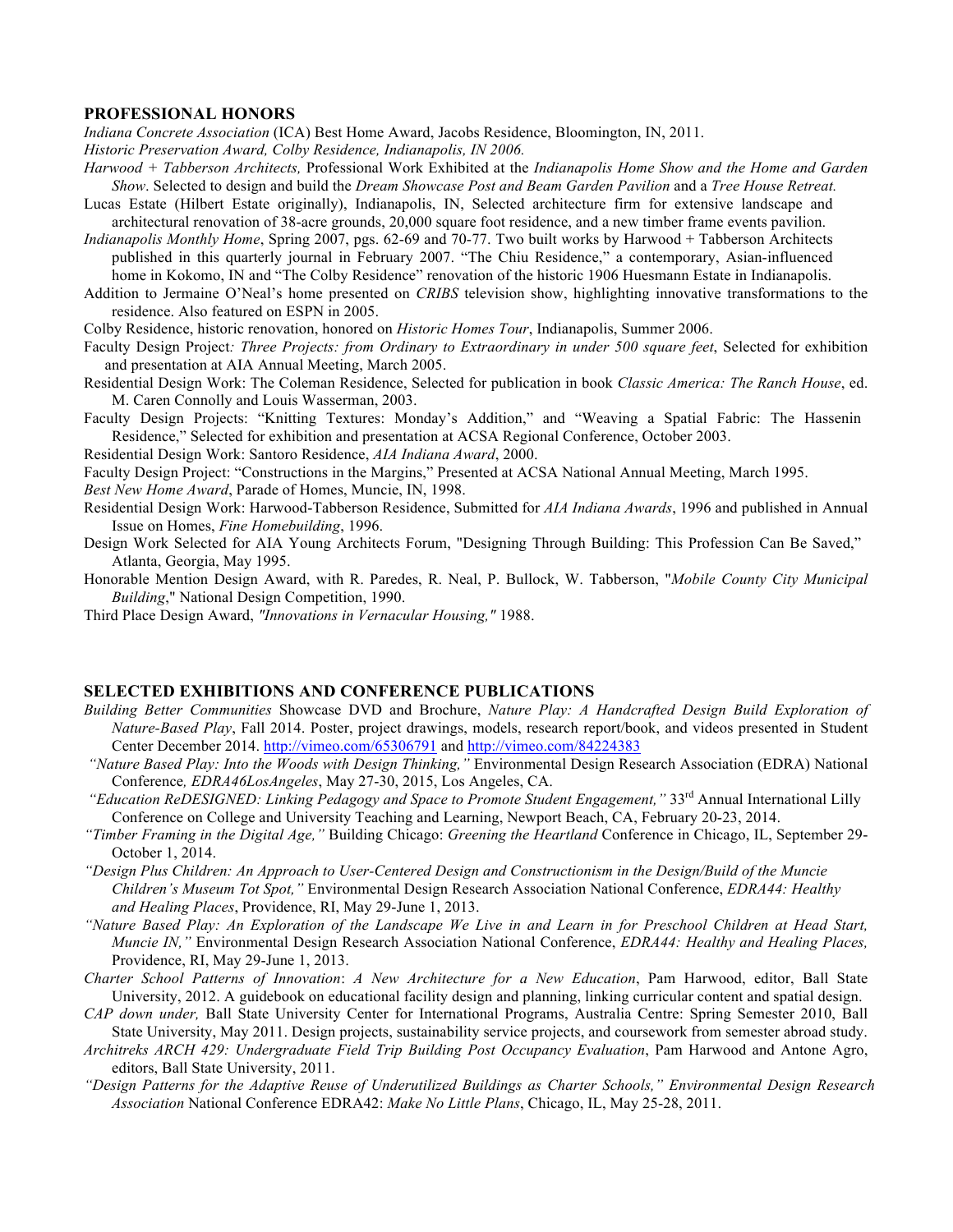- *"Design Build of the Tot Spot: From Conceptualization Through Construction," Environmental Design Research Association*  National Conference EDRA42: *Make No Little Plans,* Chicago, IL, May 25-28, 2011.
- *"Design Patterns Used in Developing New and Renovating Charter School Facilities,"* National Association of Charter School Authorizers (NACSA) Leadership Conference, Indianapolis, IN, October 24-27, 2011.
- *"More than Child's Play,"* in *Ball Bearings*, Article on Tot Spot, November 22, 2011. *Growing up by Thinking Little*, by Kaitlan Mitchell in Ball Bearings online http://ballbearingsonline.com/story.php?id=1326
- *"Big Hands Building for Little Hands,"* a website developed by TCOMM students on the Tot Spot project http://mcmarchitectproject.weebly.com/explore.html produced Spring 2011.
- *Making a Difference: Tot Spot Metamorphosis,* a special interest spotlight by Ball State University on the Muncie Children's Museum's makeover and the work by immersive learning students in the College of Architecture and Planning.
- *"Museum Gets A Facelift,"* Seth Slabaugh, *The Star Press,* Sunday, March 27, 2011, page 1A-2A. Article was picked up by Associated Press and appeared in numerous papers across the nation including *The Chicago Tribune.*
- *"Muncie Children's Museum Opens New Place to Play: Architecture students from BSU renovated the age-5-and-younger area at the museum,"* John Carlson, *The Star Press,* Friday, November 11, 2011, page 1C, 5C.
- DVD *Middletown Movies* produced with Teleplex on social-cultural, interpretive, historical, short video documentaries on "Muncie as Middletown" developed by students as a part of ARCH 429, December 2011.
- *"Spatial and Educational Patterns of Innovation for Charter Schools," Open House International: Shaping the Future of Learning Environments*, edited by Dr. Ashraf M. Salama, vol. 34, no. 1, pgs. 55-67.
- *"Charter School Patterns of Innovation: A New Architecture for a New Education,"* paper presented for session on pedagogy for design research in the studio, *The Value of Design,* ACSA National Conference, Portland, Oregon, March 2009.
- *"Archival and Interpretive Research Strategies for Understanding the Industrial Landscape of a Small City*," Small Cities Conference, Minnetrista Cultural Center, April 2009.
- *"Innovations in the Facility Design and Planning of Urban Charter Schools in the United States,"* European Teachers Education Network (ETEN) Annual Conference *Bridging Cultures Through Education*, Izmir, Turkey, April 2009.
- *"Developing Charter Schools*: *Precedents, Patterns, Performance,"* Environmental Design Research Association (EDRA) Paper presented, Washington DC, June 2010.
- *High Performance Schools Workshop,* Indianapolis Center as part of the Center for School Innovation (CSI).
- "Examining line as a heuristic device in the design ethos of Alvar Aalto," *ECO-Architecture: Harmonization between Architecture and Nature,* G. Broadbent and C. A. Brebbia, editors, WIT Press, United Kingdom, 2006, pgs. 103-113. *Alvar Aalto: The Light, the Land, the Life,* CAP Gallery, November 3-25, 2005.
- "The Common, Ordinary, and Everyday: Cultural Landscapes of the Hoosier Heartland," *Architecture and Regionalism*, Fourth Savannah Symposium, College of Art and Design, Savannah, Georgia, 2005.
- "Bathroom Trends: Spare the Clutter," and "As Clear as Mudrooms," *house trends*, Spring 2005.
- *Indiana Curiosities*: *Cultural Landscapes of East Central Indiana,* DVD of 5 stories, produced by Pam Harwood and students in ARCH 498: fabrications: making things and telling stories, 2005.
- "'50s ranch experiences a rebirth," and "Way with Wood," *The Star Press*, Homes section, Sunday, September 14, 2003, and Sunday, July 3, 2005.
- "Haverway Farm Renovation: a labor of love," *Indianapolis Business Journal, Home Quarterly*, October 25, 2004, pgs. 8-11 *Lost River Interpretive Center Design Proposals,* Exhibited at Orleans Town Hall, September 2004.
- *We a v i n g: constructing and construing the material world as tapestry, 3 volumes, Pam Harwood, editor, Ball State* University, Muncie, Indiana, 2004.
- *Cultural Landscapes of the Indiana Gas Boom,* DVD 1 of 3, produced by Pam Harwood and Nils Jaeger, Teleplex, Ball State University, Muncie, Indiana, 2004
- "Knitting Textures: Monday's Addition*,"* and "Weaving a Spatial Fabric: The Hassenin Residence," *weaving: constructing and construing the built environment as tapestry,* Central Regional ACSA Conference Proceedings, Ball State University, Muncie, Indiana, 2004.
- *Academic Endeavors: Linking Student and Faculty Productivity*, Teaching and Learning Conference, Ball State University, March 18, 2005, Opening Dialogue Panel Participant.
- *"Cultural Landscapes: The Gas Boom in Indiana,"* Friends of Bracken Library, Ball State University, October 2004.
- "Toward a Phenomenological Inquiry of Place and Identity in the Hoosier Heartland," *Recalibrating Centers and Margins*, ACSA National Conference, University of Kentucky, Louisville, Kentucky, 2003.
- "Discovering Indiana: Our Search for Place," *Humanities Landscapes / Human Rhythms*, National Association for Humanities Education, The Ferris State University, San Antonio, Texas, 2003.
- Coleman Residence, Muncie, Indiana and Nelson Residence, Indianapolis, Indiana, *Classic America: The Ranch House*, edited by M. Caren Connolly and Louis Wasserman, The Taunton Press, 2003.
- *Finding Indiana: our search for place*, Virginia B. Ball National Showcase, The Indiana State Museum, November 17, 2004 and Minnetrista, December 15-February 1, 2002.
- "Kids' Stuff*," Indianapolis at Home,* Fall 2002.